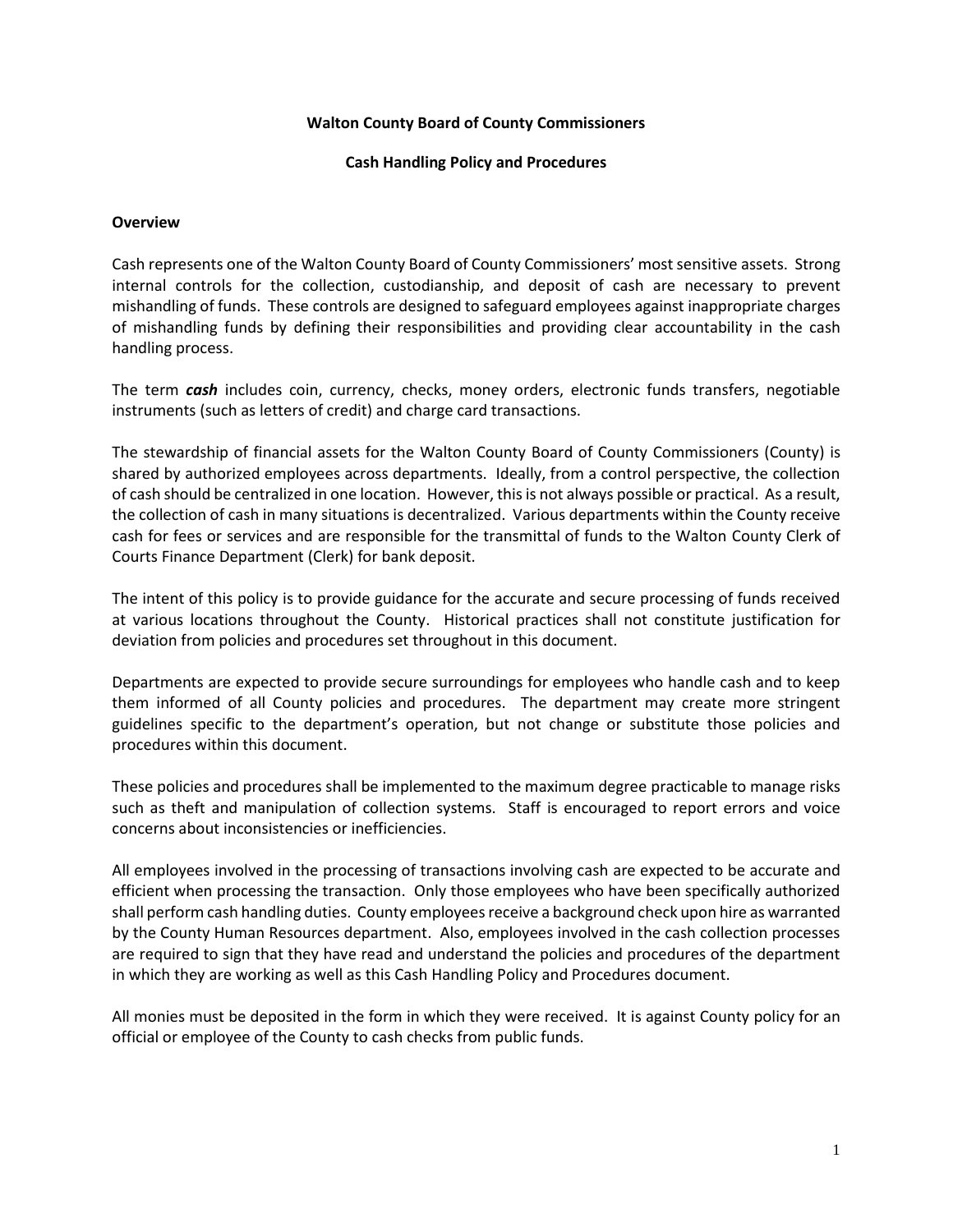# **Part I - Objective**

The objective of cash receipt controls is to ensure that all cash is properly accounted for and timely deposited. These policies and procedures shall apply to all cash received by County employees, agents or independent contractors acting on behalf of the County.

### **Part II - General Cash Controls**

- Cash receipt records shall be maintained and prepared immediately for all cash received. Either pre-numbered receipts or other approved electronic receipting devices (i.e. cash registers, Naviline cash receipts system) shall be used.
- All checks must be endorsed immediately with a restrictive endorsement payable to Walton County Board of County Commissioners.
- Cash collection duties should be assigned to a specific individual or individuals so there is a means of establishing accountability.
- Physical protection of funds through the use of vaults, locked cash boxes, or cash drawers shall be practiced at all times.

# **Part III - Internal Control Procedures**

A. Segregation of Duties

Segregation of duties is an important component of the internal control environment and serves as a deterrent to fraud or concealment of errors. It is designed to protect one person from the sole responsibility for all cash handling. Ideally, the cash handling process should be separated into the following three functions:

- 1. Cash collection
	- Handling payments and receipting transactions either manually or electronically
	- Preparing a daily balancing of the collections received
	- Performing a reconciliation of credit card receipts
	- Preparing a Deposit Transmittal Form (Exhibit A), Munis proof sheet, or other similar form containing the deposit detail to be sent with the funds to the Clerk for deposit.
- 2. Depositing and Recording
	- Preparing bank deposit and deposit slip
	- Reviewing the applicable revenue codes in the Finance accounting system to ensure monies collected are properly recorded
- 3. Control Activity
	- Reviewing daily cash balancing
	- Reconciliation of department collections and deposits to the general ledger

The Clerk performs both the depositing and recording and control activity functions of the cash handling process. The cash collection procedures should have, at a minimum, a separate review and oversight function within the department receiving the funds.

#### B. Employee Responsibilities

Persons with assigned cash handling responsibilities should be given clear written procedures with regard to the handling and control of cash collections, and should be required to read these cash handling procedures and sign an acknowledgement stating they have read and understand them.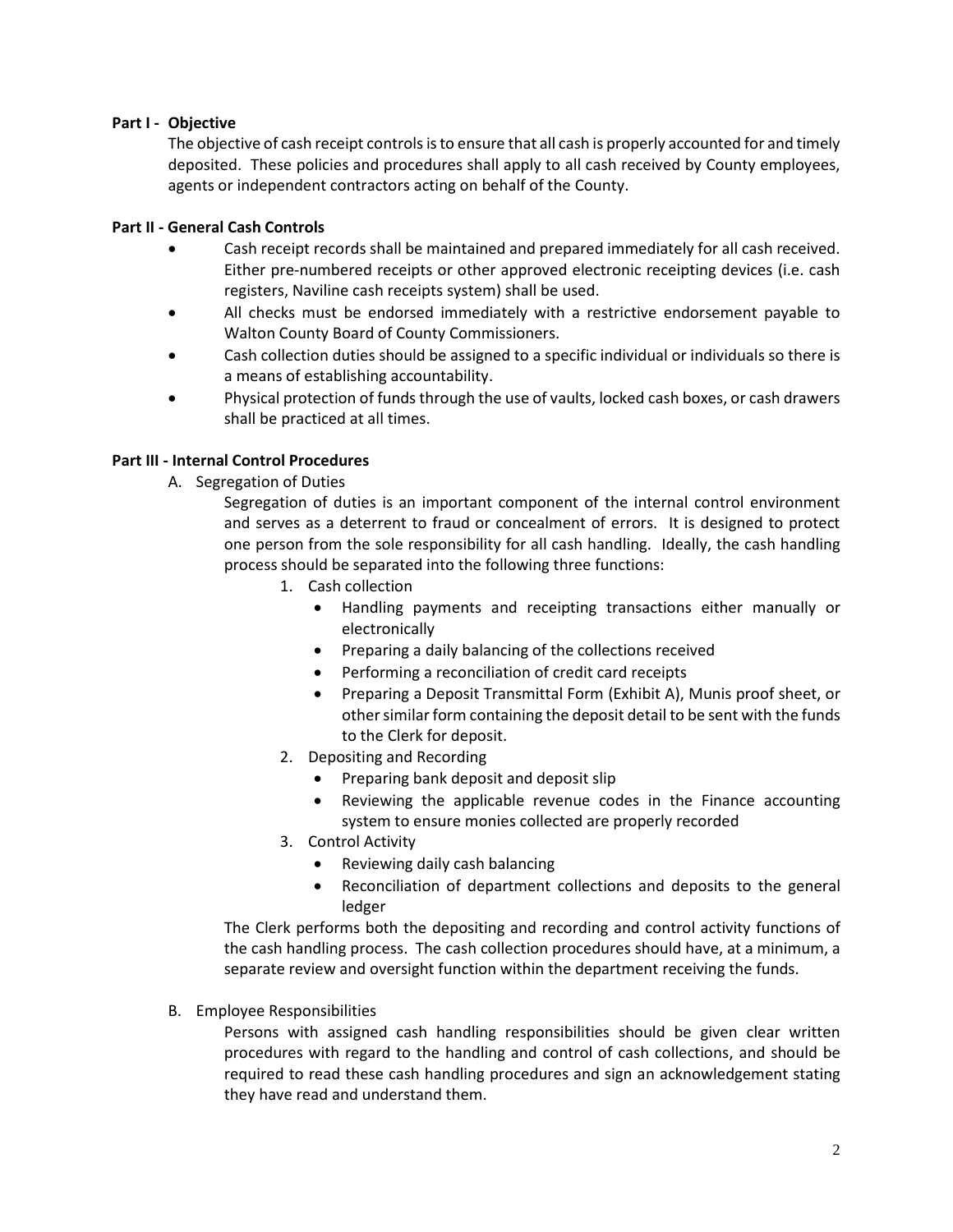# **Part IV - Collecting Payments**

# A. Purpose

The function of receiving money includes the following areas of responsibility:

- Receiving payments from customers
- Establishing and maintaining good customer relations
- Performing operations according to established County and departmental procedures
- Protecting the assets of the County through sound reporting and loss prevention practices
- Completing all cash receipt forms promptly and accurately to balance cash and remit monies for deposit
- B. Receipt of Cash
	- Care must be taken when accepting cash. Always double count cash, especially large amounts and payments with many bills.
	- Receipts must be given for all payments. Whether the receipt is manual or electronic, transactions need to be properly entered as "cash", "check", or "credit card" in order to properly reconcile the daily transaction totals.
	- Inspect large bills closely (\$20s and above) for counterfeit with a counterfeit detection marker.
- C. Check Payments
	- Checks are to be written to *"Walton County Board of County Commissioners*," or *"Walton County BCC."* Any other information on the payee line is for the convenience of the department.
	- All checks are to be restrictively endorsed immediately upon receipt with the County restrictive endorsement.
	- Checks must be reviewed to make sure they are not post-dated (dated in the future) nor stale-dated (bank deposit date older than six months from the check date).
	- Third party checks made out to one party and signed over on the back of the check to another party are not to be accepted.
	- Checks should not be made payable for an amount greater than the transaction cost, nor should change be disbursed for payments made by check.
- D. Credit Card Payments
	- 1. Transaction Policy
		- MasterCard, Visa, American Express and Discover are the only credit cards that may be accepted.
		- No surcharges may be placed on credit card transactions by the County to cover processing costs. The only convenience fee to be charged is that of the merchant services provider, none of which is retained by the County.
		- Refunds for purchases made by credit card must be made by crediting the card unless the length of time between the payment and refund prohibits a refund being made to the card.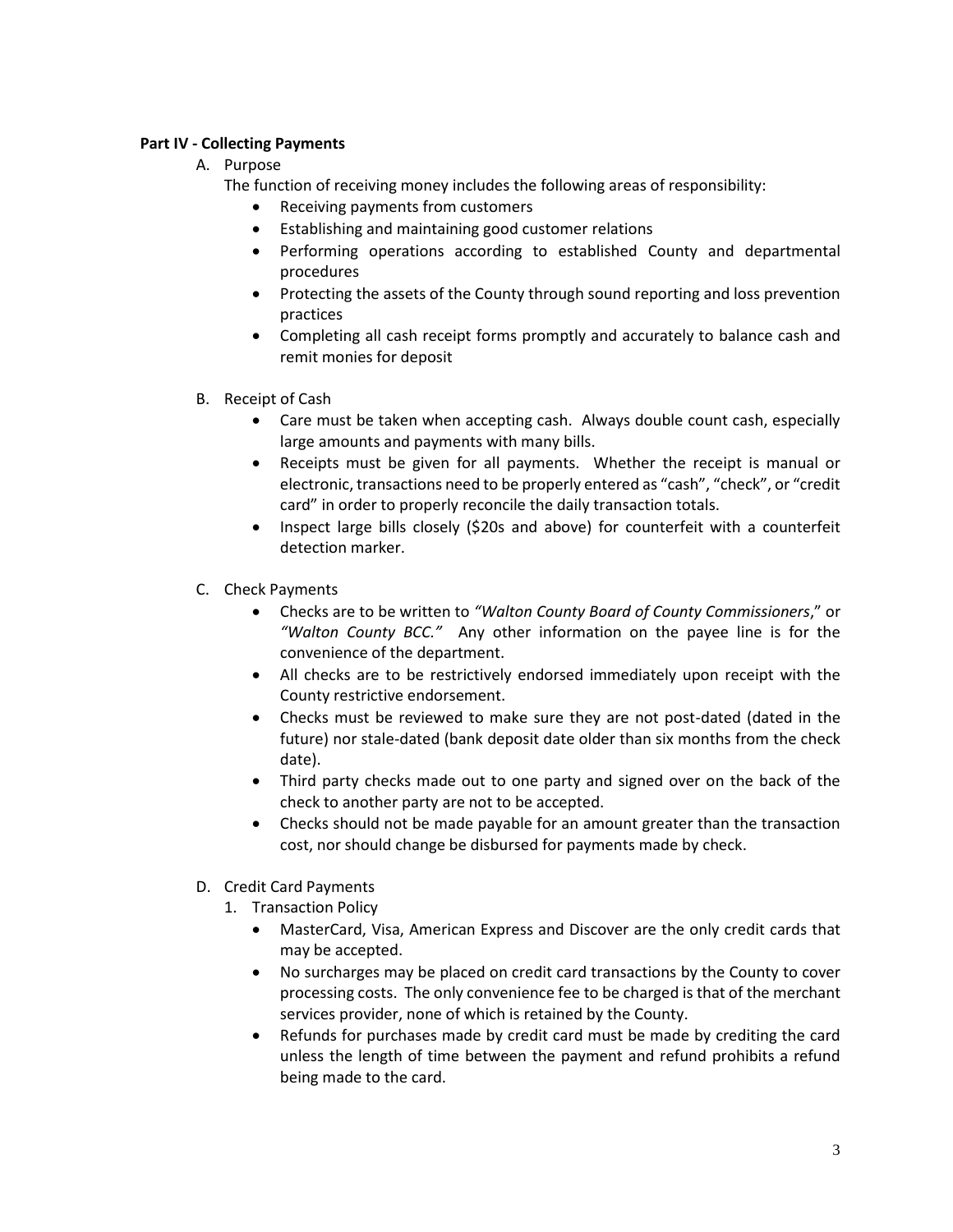- 2. Credit Card Acceptance Procedures
	- For over-the-counter transactions, personal identification is required to be presented at the time of the transaction and compared to the credit card for fraud prevention.
	- For credit card payments made by telephone, the customer's name as it appears on the credit card or debit card, telephone number, card number, expiration date, zip code, and CVV security code on the card (three-digit for Visa, MasterCard and Discover, four-digit for American Express) must be obtained. The credit card transaction must be processed at the time the customer is on the phone. Any credit card/confidential information documented in writing for reference during the phone conversation must be shredded upon completion of the credit card processing.
	- Credit cards may be accepted in person, by telephone, or by fax, subject to authorization from the credit card company. Clearly state in the comments section of the processing screen or note on the physical copy of the receipt sent to the Clerk whether the payment was made by mail, phone, or fax.
	- Refunds and void transactions must be processed by either the Clerk's office Finance Department or, for building permit or occupational licensing fees, the Building Department office manager.

# **Part V - Deposits and Reconciliations**

The following represent "best practices" for the cash receipting and deposit processes. These guidelines are intended to represent a typical level of controls. Departmental policies may differ, but should still contain these minimum levels of control (see Exhibits B and C).

- Funds should be remitted to the Clerk daily for amounts over \$100 with a minimum of once a week for all deposits. Remittance of credit card receipts should also follow these guidelines.
- Customers should be given a receipt for every transaction.
- Receipts should be pre-numbered and the numbers should be logged and accounted for.
- Cash should be stored in a secure location.
- Deposits should reconcile to independent documentation, including copies of Munis receipts and accounting reports.
- A Deposit Transmittal Form or Munis proof sheet should accompany each remittance to the Clerk. This form should be signed by the person preparing the deposit and the Clerk employee receiving the funds as verification of the amount to be deposited. The form should then be returned to the originating County employee.
- A Deposit Signature Sheet should be attached to the envelope containing the funds for signature by both the courier of the funds and the Clerk employee receiving the envelope. This serves as proof of both pick-up and delivery of the package containing the deposit.
- Management should review receipting, reconciling and transmittal of funds for deposit on a regular basis.
- Any discrepancy between the deposit and reconciliation must be thoroughly explained in writing by the employee who received the funds and signed by that employee's immediate supervisor or department head.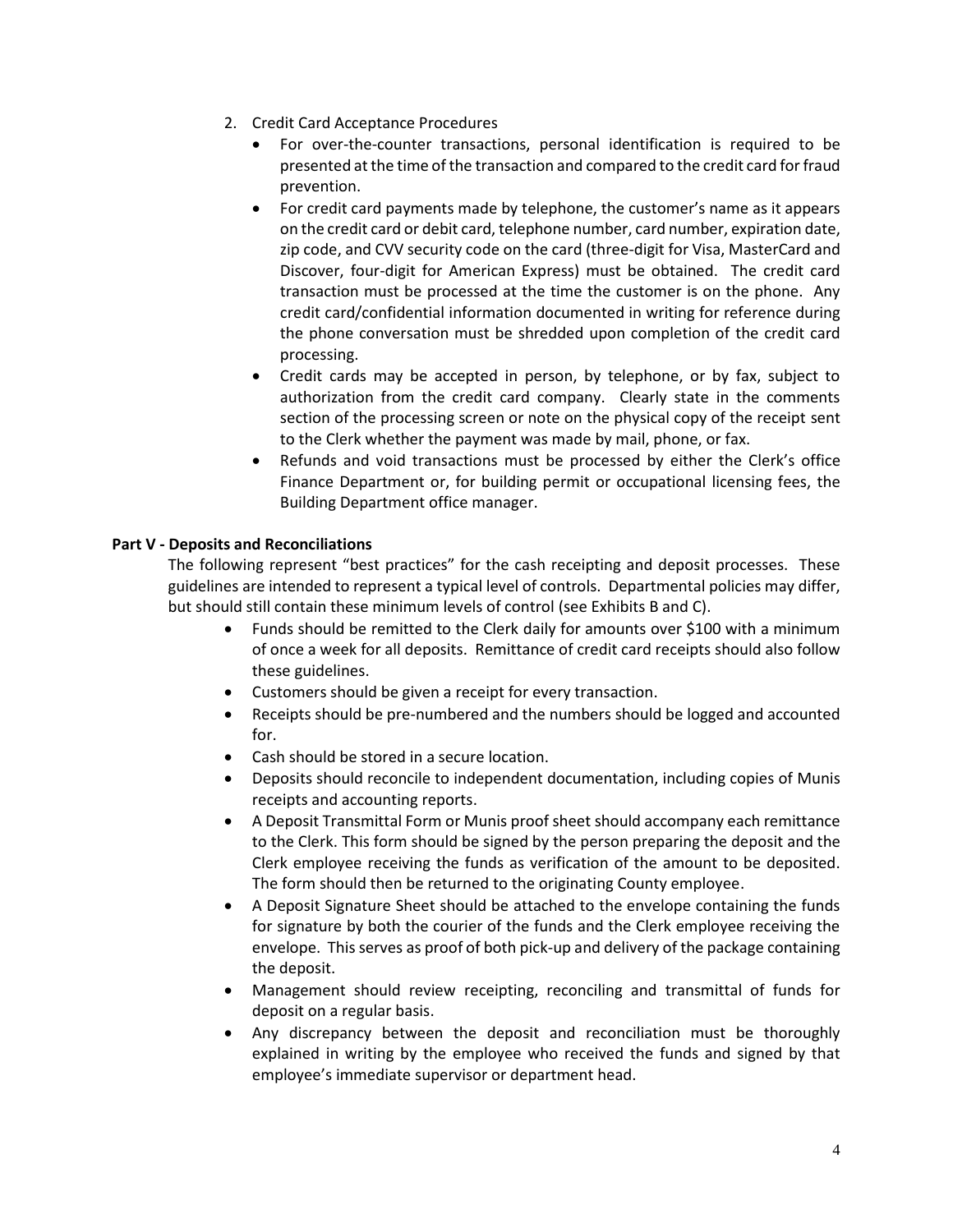• Under-assessed fees should be brought to the attention of the Division Director as soon as the underpayment is discovered. All practicable efforts should be made to collect outstanding balances in coordination with the Division Director, County Adminstrator's office, and County Attorney's office as needed.

#### **Part VI - Refunds**

It is the policy of the Board of County Commissioner that fees paid in error or amounts paid incorrectly due to miscalculations will be refunded in an expedient manner. Refunds for amounts over \$10 will be initiated by staff within five (5) business days of discovering the incorrect payment. Procedures for processing refunds may be developed as needed by individual departments.

#### **BCC APPROVED 11/26/19**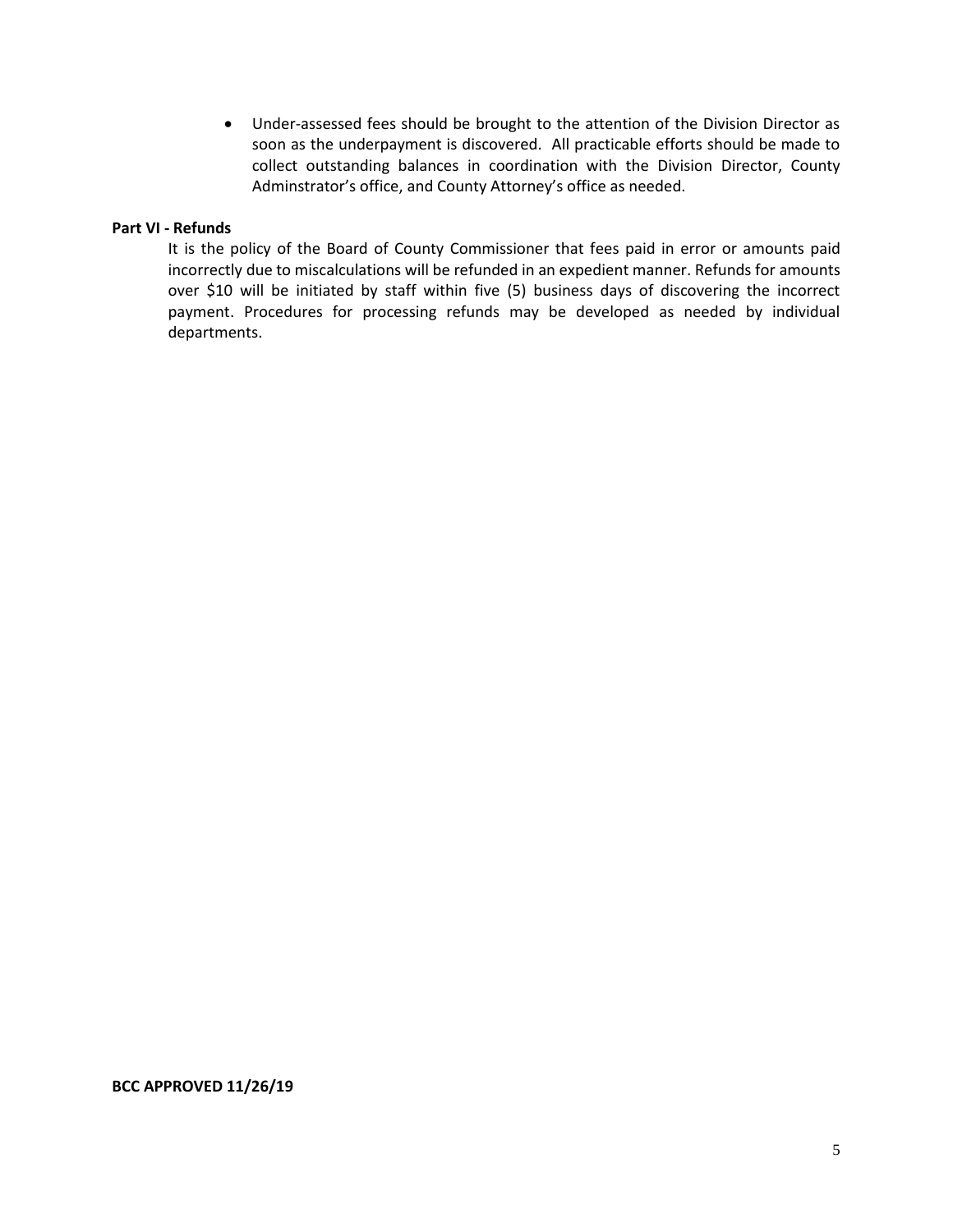# **CASH HANDLING POLICY AND PROCEDURES ACKNOWLEDGEMENT FORM**

The undersigned listed below has fully read and understands the Cash Handling Policy and Procedures of the Walton County Board of County Commissioners.

| Date                           |  |
|--------------------------------|--|
|                                |  |
| <b>Work Location</b>           |  |
|                                |  |
|                                |  |
|                                |  |
| Signature of Employee          |  |
|                                |  |
| Signature of Supervisor        |  |
|                                |  |
| Signature of Division Director |  |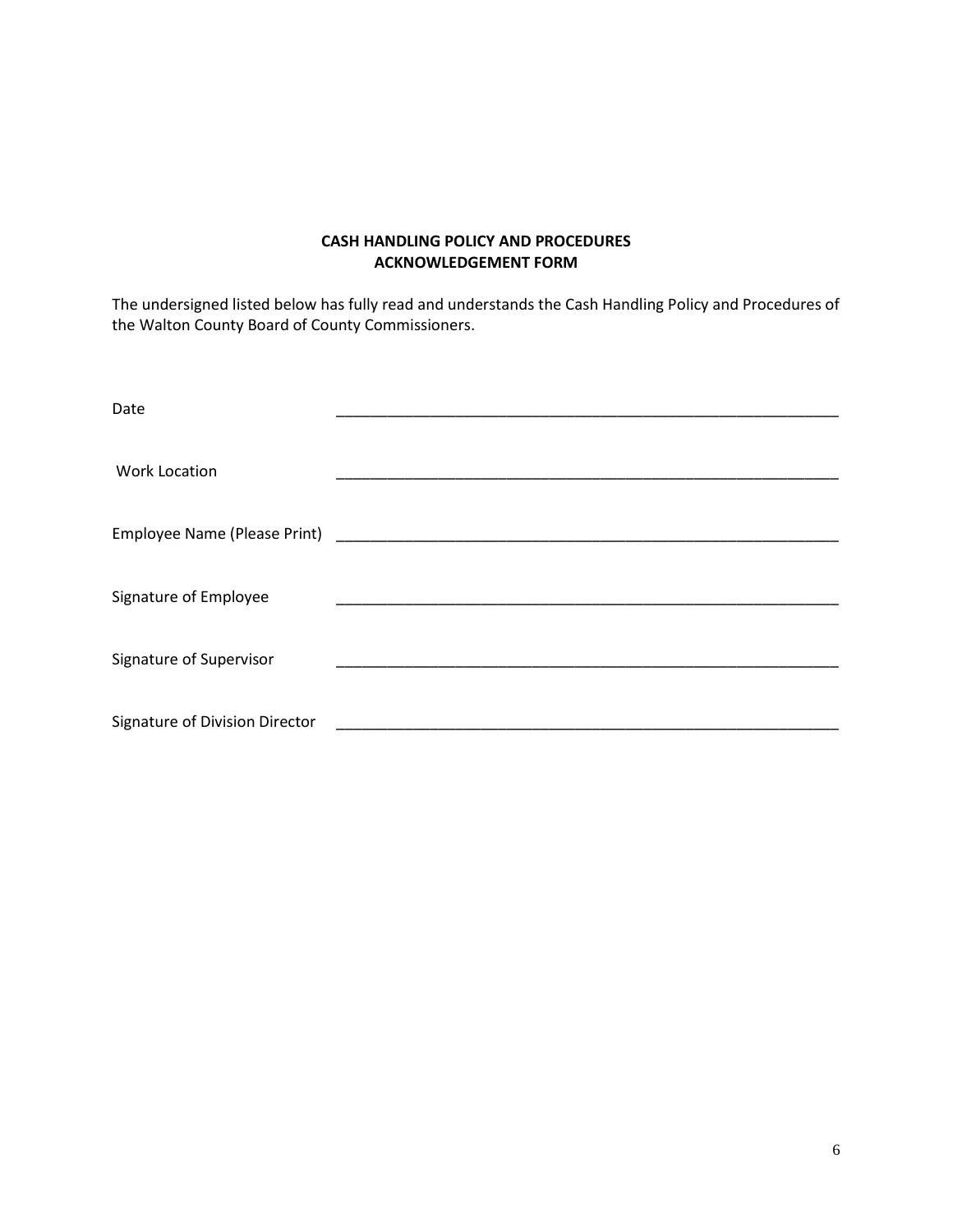| <b>WALTON COUNTY BOARD OF COUNTY COMMISSIONERS</b> |           |
|----------------------------------------------------|-----------|
| TITLE: Deposit Transmittal Form                    | Exhibit A |

# (Department Name) Receipts

| Date                     |                                     |
|--------------------------|-------------------------------------|
| <b>Total Cash</b>        |                                     |
| <b>Total Checks</b>      |                                     |
| <b>Total Credit Card</b> | <u> 1980 - Jan Barbarat, manala</u> |
| <b>Grand Total</b>       |                                     |
| Prepared by:             |                                     |
| Verified by:             |                                     |
| Received by:             |                                     |

# **Please send transmittal sheet back to the originating department.**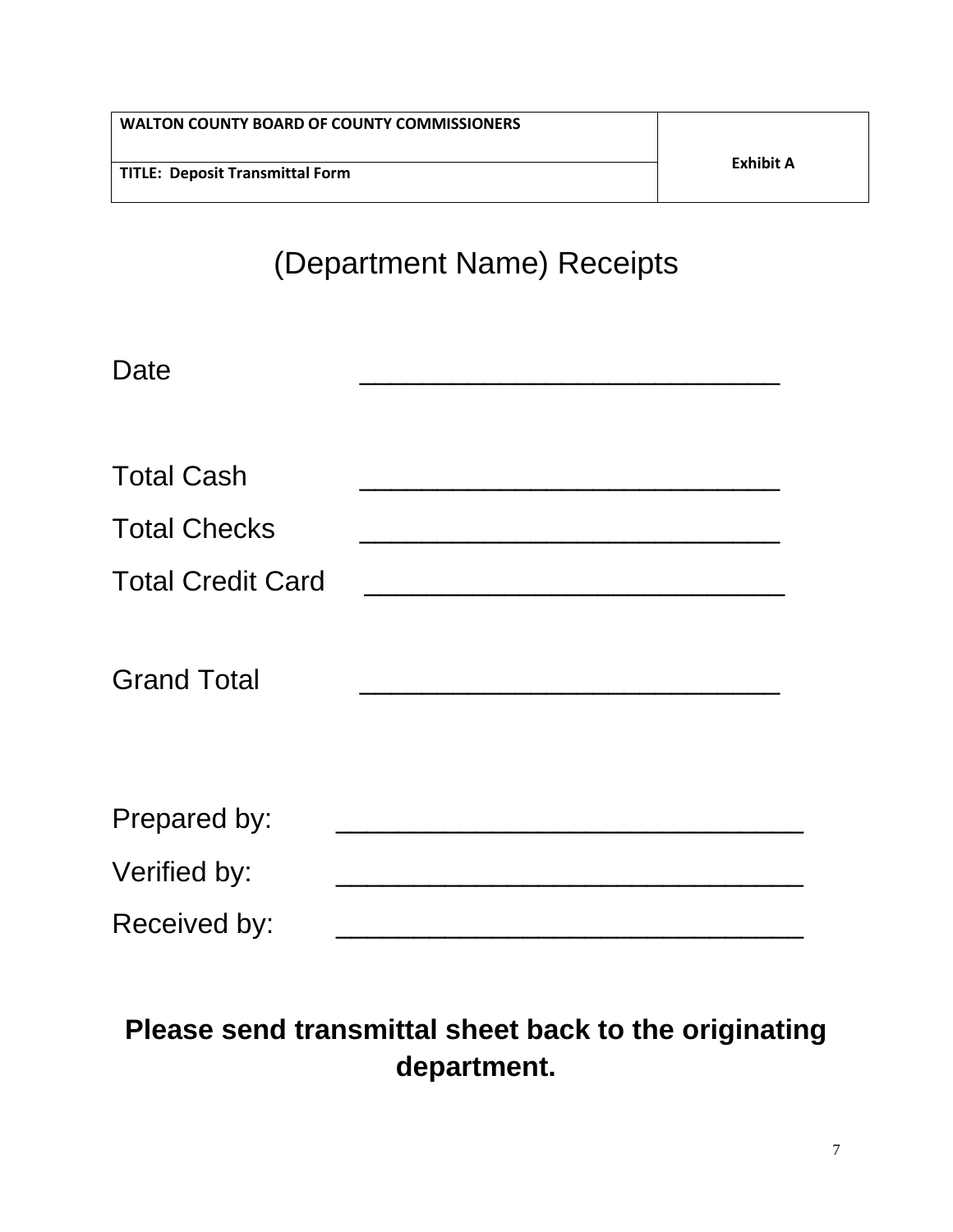|  |  |  | WALTON COUNTY BOARD OF COUNTY COMMISSIONERS |
|--|--|--|---------------------------------------------|
|--|--|--|---------------------------------------------|

#### **PURPOSE:**

To establish a procedure for the acceptance of credit and debit cards via Certified Payments for payment of fees and services provided by the BOCC Building and Planning Departments.

#### **REFERENCES & PROCEDURES:**

- A. References Section 215.322 Florida Statutes
- B. Procedures for Credit Card Payments
	- 1. Certified Payments is the service provider for all Building and Planning Department credit and debit card transactions. This entity processes the cards on behalf of the department, and provides the service of authorization, settlement, and reimbursement to the BOCC for their transactions processed.
	- 2. A convenience charge of \$2.00 or 2.5%, whichever is greater, is imposed on all payments processed by credit or debit card. Payments for multiple application fees may be processed on a single receipt with the application number or contractor name for case of license fees.
	- 3. Pursuant to Chapter 215.322, Florida Statutes, individual credit card or debit card account numbers are confidential and are exempt from the provisions of Chapter 119-07 (1), Florida Statutes.
- C. Procedures for Reconciling Credit Card Payments
	- 1. The employee preparing the deposit should obtain a total of all credit card payments made to the department for the deposit period, and this total should be reconciled to the Deposit Transmittal Form and the Munis totals for that day.
	- 2. Enclose a copy of the Deposit Transmittal Form all corresponding credit card receipts with the deposit sent to the Clerk.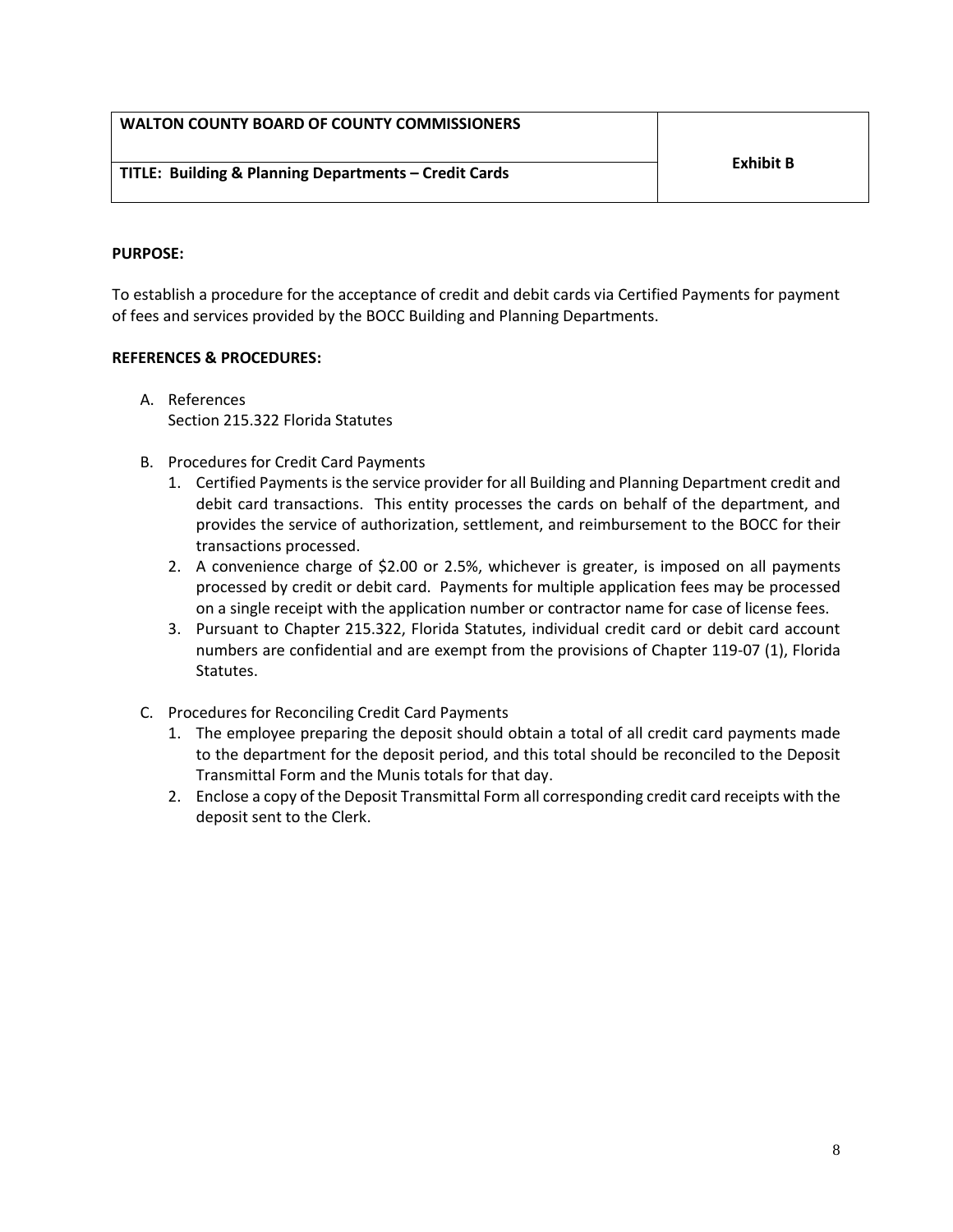| <b>WALTON COUNTY BOARD OF COUNTY COMMISSIONERS</b>   |           |
|------------------------------------------------------|-----------|
| TITLE: Recreation Department - Cash and Credit Cards | Exhibit C |

# **PURPOSE:**

The Recreation Department is unique in that sign-ups for the department's programs occur at various locations throughout the County, mostly during non-business hours. Also, program directors, who are not full-time employees of the County, play a vital role in the registration process and often collect fees. The Recreation Department utilizes the [www.waltonrec.com](http://www.waltonrec.com/) website for both registrations and payments to keep payments by cash and check to a minimum. Convenience fees are paid by the Recreation department to maximize fees paid online and reduce the amount of cash collected by temporary program directors hired by the County.

# **REFERENCES & PROCEDURES:**

- A. References
	- 1. Section 215.322 Florida Statutes
	- 2. Attorney General Opinion 98-44
- B. Procedures for Accepting Cash and Check Payments
	- 1. Pre-numbered receipts should be given to customers for every transaction.
	- 2. Cash should be stored in a secure location.
	- 3. Deposits for registration fees should be reconciled to the receipts and the total due per the registration forms by either the Recreation Director or Recreation Coordinator.
- C. Procedures for Accepting Credit Card Payments
	- 1. Credit card payments are initiated by the customer. Registrations may be completed and submitted online and then paid by cash, check, or credit card. The Recreation Coordinator verifies that all registrations receive corresponding payments.
	- 2. Enclose a copy of the Deposit Transmittal Form all corresponding credit card receipts with the deposit sent to the Clerk.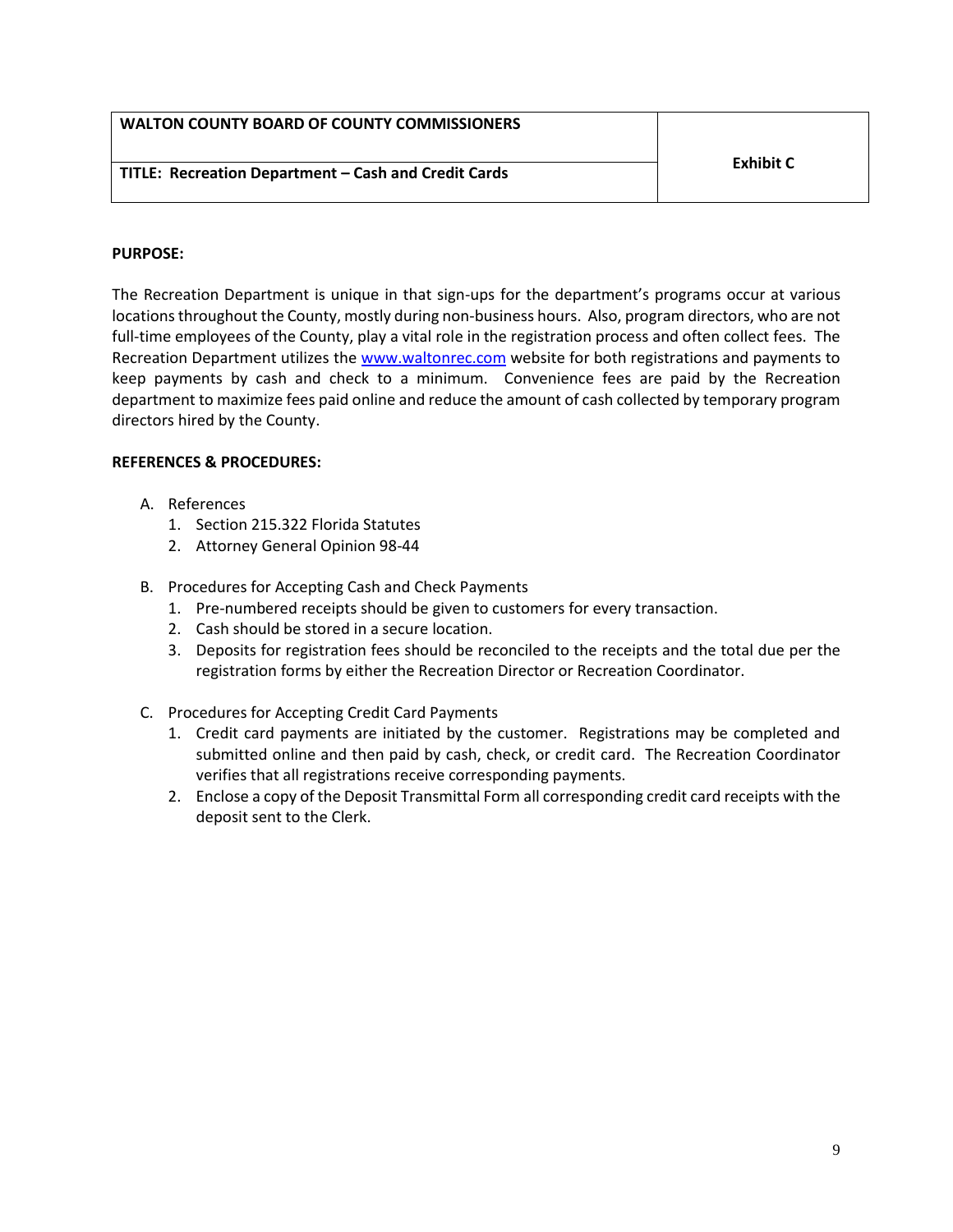#### The 2012 Florida Statutes

Title XIV TAXATION AND FINANCE

Chapter 215 FINANCIAL MATTERS: GENERAL PROVISIONS

215.322 Acceptance of credit cards, charge cards, debit cards, or electronic funds transfers by state agencies, units of local government, and the judicial branch.—

(1) It is the intent of the Legislature to encourage state agencies, the judicial branch, and units of local government to make their goods, services, and information more convenient to the public through the acceptance of payments by credit cards, charge cards, debit cards, or other means of electronic funds transfers to the maximum extent practicable when the benefits to the participating agency and the public substantiate the cost of accepting these types of payments.

(2) A state agency as defined in s. 216.011, or the judicial branch, may accept credit cards, charge cards, debit cards, or electronic funds transfers in payment for goods and services with the prior approval of the Chief Financial Officer. If the Internet or other related electronic methods are to be used as the collection medium, the Agency for Enterprise Information Technology shall review and recommend to the Chief Financial Officer whether to approve the request with regard to the process or procedure to be used.

(3) The Chief Financial Officer shall adopt rules governing the establishment and acceptance of credit cards, charge cards, debit cards, or electronic funds transfers by state agencies or the judicial branch, including, but not limited to, the following:

(a) Use of a standardized contract between the financial institution or other appropriate intermediaries and the agency or judicial branch which shall be developed by the Chief Financial Officer or approval by the Chief Financial Officer of a substitute agreement.

(b) Procedures that permit an agency or officer accepting payment by credit card, charge card, debit card, or electronic funds transfer to impose a convenience fee upon the person making the payment. However, the total amount of such convenience fees may not exceed the total cost to the state agency. A convenience fee is not refundable to the payer. However, this section does not permit the imposition of surcharges on any other credit card purchase in violation of s. 501.0117.

(c) All service fees payable pursuant to this section shall be invoiced and paid by state warrant or such other manner that is satisfactory to the Chief Financial Officer in accordance with the time periods specified in s. 215.422, if practicable.

(d) Submission of information to the Chief Financial Officer concerning the acceptance of credit cards, charge cards, debit cards, or electronic funds transfers by all state agencies or the judicial branch.

(e) A methodology for agencies to use when completing the cost-benefit analysis referred to in subsection (1). The methodology must consider all quantifiable cost reductions, other benefits to the agency, and the potential impact on general revenue. The methodology must also consider nonquantifiable benefits such as the convenience to individuals and businesses that would benefit from the ability to pay for state goods and services through the use of credit cards, charge cards, debit cards, or electronic funds transfers.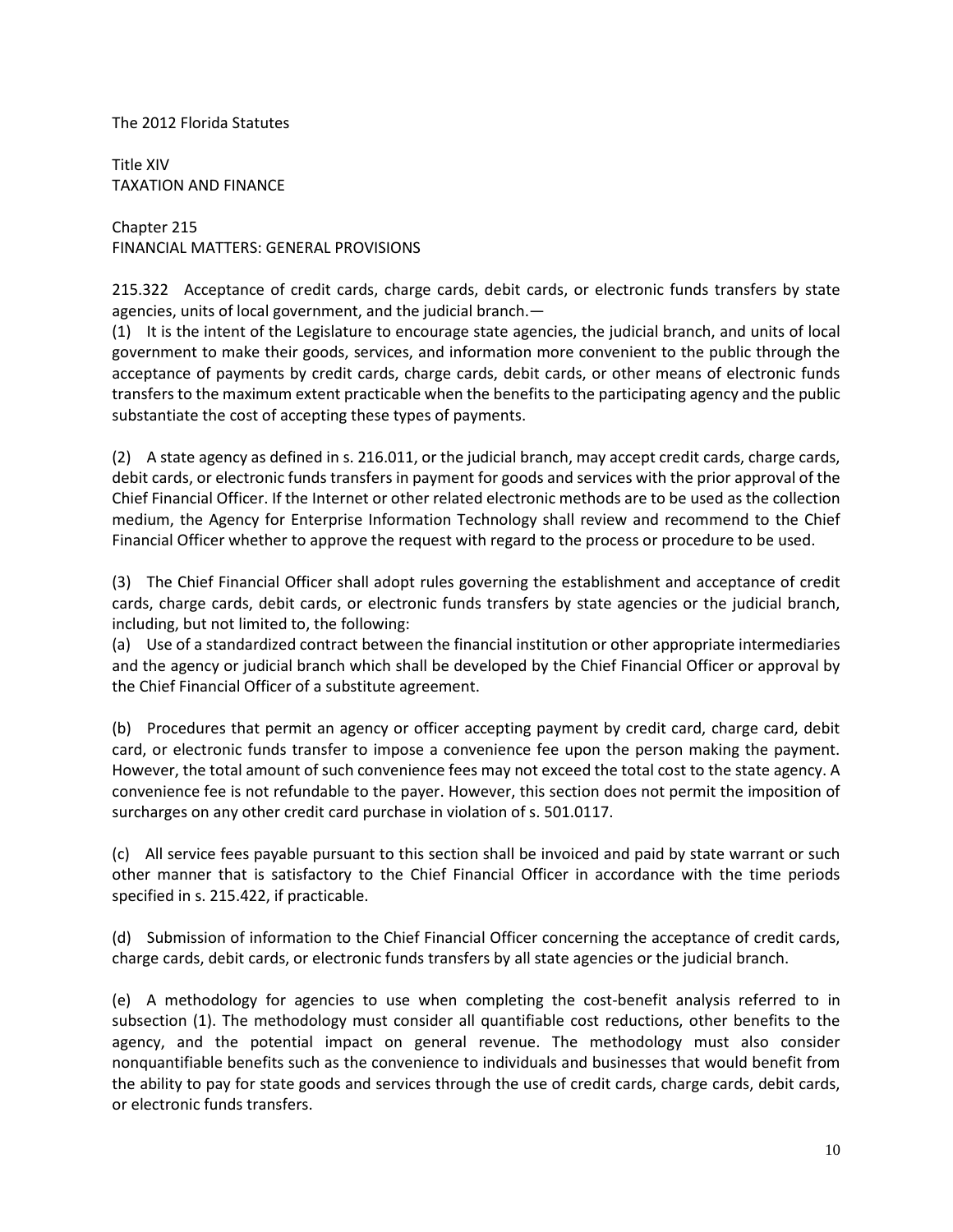(4) The Chief Financial Officer may establish contracts with one or more financial institutions, credit card companies, or other entities that may lawfully provide such services, in a manner consistent with chapter 287, for processing credit card, charge card, debit card, or electronic funds transfer collections for deposit into the State Treasury or another qualified public depository. Any state agency, or the judicial branch, which accepts payment by credit card, charge card, debit card, or electronic funds transfer shall use at least one of the contractors established by the Chief Financial Officer, unless the state agency or judicial branch obtains authorization from the Chief Financial Officer to use another contractor that is more advantageous to the state agency or the judicial branch. The contracts may authorize a unit of local government to use the services upon the same terms and conditions for deposit of credit card, charge card, debit card, or electronic funds transfer transactions into its qualified public depositories.

(5) A unit of local government, including a municipality, special district, or board of county commissioners or other governing body of a county, a consolidated or metropolitan government, and any clerk of the circuit court, sheriff, property appraiser, tax collector, or supervisor of elections, is authorized to accept payment by use of credit cards, charge cards, bank debit cards, and electronic funds transfers for financial obligations that are owing to such unit of local government and to surcharge the person who uses a credit card, charge card, bank debit card, or electronic funds transfer in payment of taxes, license fees, tuition, fines, civil penalties, court-ordered payments, or court costs, or other statutorily prescribed revenues an amount sufficient to pay the service fee charges by the financial institution, vending service company, or credit card company for such services. A unit of local government shall verify both the validity of any credit card, charge card, bank debit card, or electronic funds transfer used pursuant to this subsection and the existence of appropriate credit with respect to the person using the card or transfer. The unit of local government does not incur any liability as a result of such verification or any subsequent action taken.

(6) Any action required to be performed by a state officer or agency pursuant to this section shall be performed within 10 working days after receipt of the request for approval or be deemed approved if not acted upon within that time.

(7) This section does not prohibit a state agency or the judicial branch from continuing to accept charge cards, debit cards, or electronic funds transfers pursuant to a contract that was lawfully entered into before the effective date of this act, unless specifically directed otherwise in the General Appropriations Act. However, such contract may not be extended or renewed after the effective date of this act unless such renewal and extension conforms to the requirements of this section.

(8) When deemed administratively necessary, a state agency, as defined in s. 216.011, or the judicial branch may adopt rules requiring that payments for goods, services, or anything of value be made by electronic means, including, but not limited to, credit cards, charge cards, debit cards, or electronic funds transfers. However, the rules may not conflict with any similar rules adopted by the Chief Financial Officer. The rules must provide a method to reasonably accommodate persons who, because of technological, financial, or other hardship, may not be able to make payment by electronic means.

(9) For payment programs in which credit cards, charge cards, or debit cards are accepted by state agencies, the judicial branch, or units of local government, the Chief Financial Officer, in consultation with the Agency for Enterprise Information Technology, may adopt rules to establish uniform security safeguards for cardholder data and to ensure compliance with the Payment Card Industry Data Security Standards.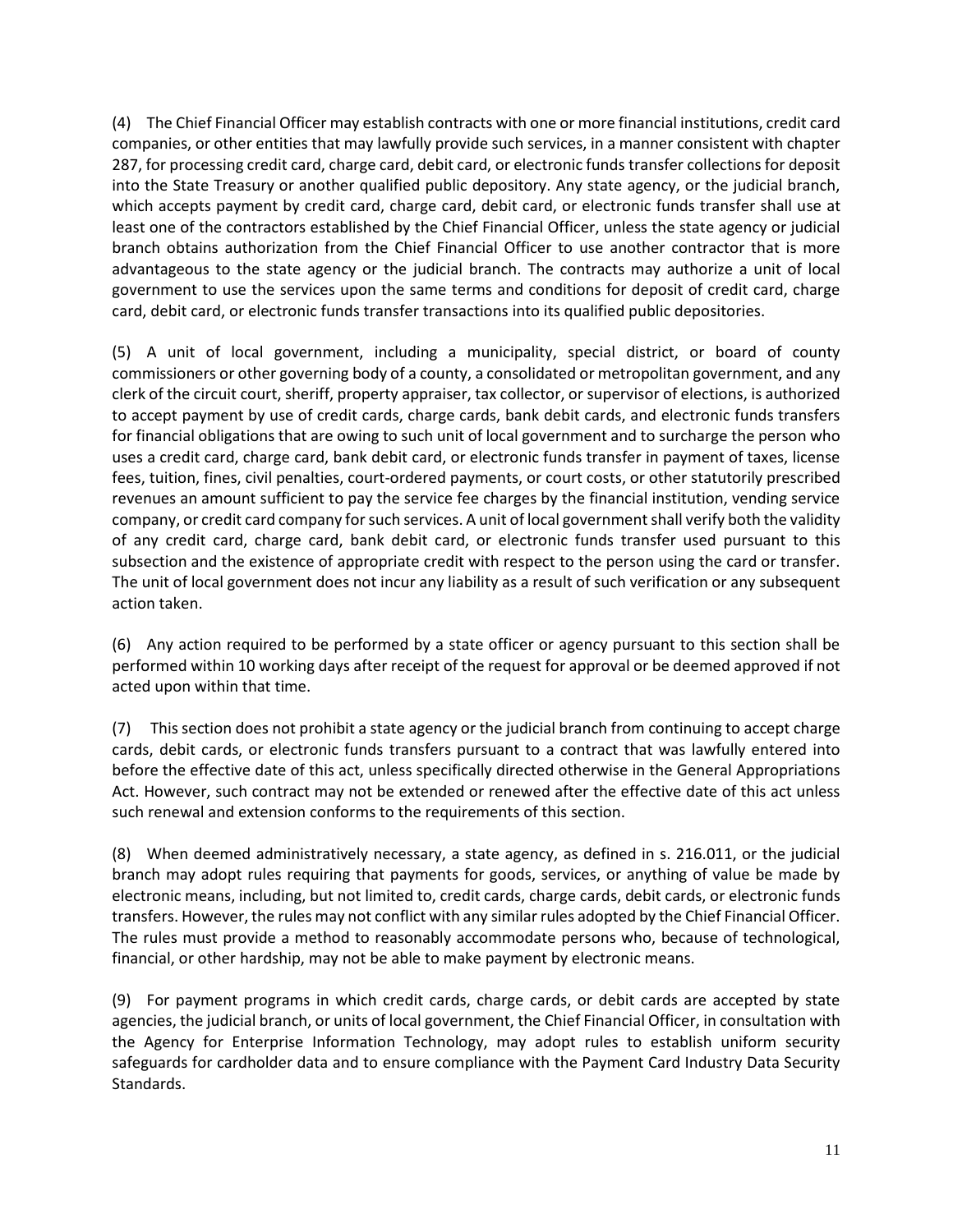Advisory Legal Opinion - AGO 98-44

Number: AGO 98-44 Date: July 14, 1998 Subject: Clerk of court, paying surcharge for credit card use

The Honorable R.B. Shore Clerk of Circuit Court Manatee County Post Office Box 1000 Bradenton, Florida 34206-1000

RE: CLERKS OF COURT--CREDIT CARDS--PUBLIC FUNDS--clerk's funds used to pay surcharges imposed by credit card companies. s. 215.322, Fla. Stat.

Dear Mr. Shore:

You ask substantially the following question:

May the clerk of court budget and use public funds to pay surcharges imposed by a credit card company when an individual uses a credit card to make payment to the clerk's office?

In sum:

The clerk of court may budget and use public funds to pay surcharges imposed by a credit card company when an individual uses a credit card to make payment to the clerk's office, if the clerk makes a determination that the expenditure of the funds accomplishes a clearly identifiable public purpose.

As noted in Attorney General Opinion 98-09, section 215.322(5), Florida Statutes, authorizes the clerk's office to impose a surcharge sufficient to pay the service fee charges imposed by a card company. There is nothing in the statute's language, however, that requires the clerk to impose the surcharge and collect it from the individual who is using a credit or debit card to make payments to the clerk's office.

An analogous situation can be drawn from the imposition of cost for the reproduction of public records under Chapter 119, Florida Statutes. In Attorney General Opinion 90-81, this office was asked whether the custodian of a public record could charge less than the statutorily prescribed fee of fifteen cents per page for one-sided copies. Section 119.07(1)(a), Florida Statutes, states in relevant part:

"The custodian *shall* furnish a copy or a certified copy of the record upon payment of the fee prescribed by law or, if a fee is not prescribed by law, for duplicated copies of not more than 14 inches by 8 1/2 inches, upon payment of not more than 15 cents per one-sided copy, and for all other copies, upon payment of the actual cost of duplication of the record. An agency *may* charge no more than an additional 5 cents for each two-sided duplicated copy. . . ." (e.s.)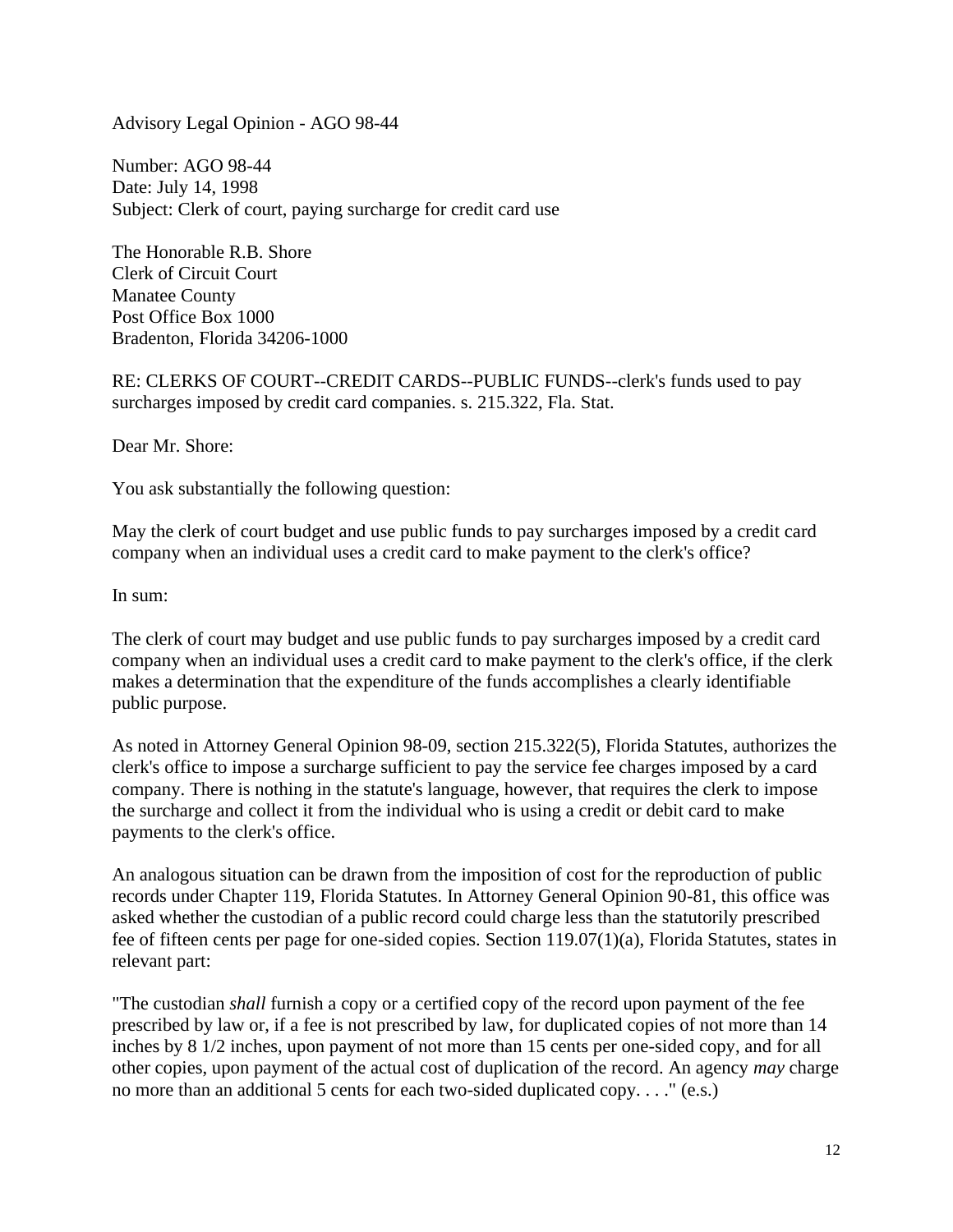In analyzing this language, this office concluded that the statute required the custodian when charging for copies to charge the fee prescribed by law or, if not prescribed by law, fifteen cents per one-sided copy. The imposition of the additional five cents per two-sided copy, however, was found to be merely authorized and the statute did not require the custodian to charge the additional amount for a two-sided copy. The opinion observed that the purpose of the statute was to eliminate the disparity that existed among governmental agencies charging fees for copies of public records by establishing a set fee for most copies when a fee is charged by an agency. Inherent in the opinion's analysis is the conclusion that Chapter 119, Florida Statutes, does not prohibit agencies from providing informational copies of public records without charge.

Section 215.322(5), Florida Statutes, states that

"any clerk of the circuit court . . . is *authorized* to accept payment by use of credit cards . . . and *to surcharge* the person who uses a credit card . . . an amount sufficient to pay the service fee charges by the financial institution  $\dots$ ." (e.s.)

Thus, the clerk of court is given statutory authority to impose a surcharge for credit card use, but section 215.322(5), Florida Statutes, contains no requirement that it be collected. Should the clerk not collect the surcharge from an individual, it appears within the clerk's discretion to decide whether to budget the funds of the clerk's office to cover the cost of such surcharges. The clerk, however, must make a determination that the expenditure of such funds accomplishes a public purpose.

In previous opinions of this office, it has been stated that the appropriateness of a particular expenditure of public funds must be examined in light of the statutorily prescribed express and necessarily implied duties, authority, and functions of the officer in question. As was stated in Attorney General Opinion 78-101:

"In considering a question involving the expenditure of public funds by a public officer, it is necessary to determine whether the officer in question has been expressly authorized by statute to expend funds for the purpose under consideration, or must be considered to have been given such authority by necessary implication in order to carry out some duty or function expressly imposed or authorized by statute. . . ."

The test for any expenditure of public funds by a governmental entity is whether the expenditure is for a purpose that primarily benefits the public, with any benefits to private interests being only incidental and secondary.[1] In *O'Neill v. Burns*,[2] the Supreme Court applied the prohibitions of section 10, Article IX, Florida Constitution 1885 (the predecessor of current section 10, Article VII), to a proposed grant of state funds to the Junior Chamber of Commerce and quoted with approval the following analysis of the public purpose doctrine as stated by the trial court:

"It is only when there is some *clearly identified and concrete public purpose as the primary objective* and a reasonable expectation that such purpose will be substantially and effectively accomplished, that the state or its subdivision may disburse, loan or pledge public funds or